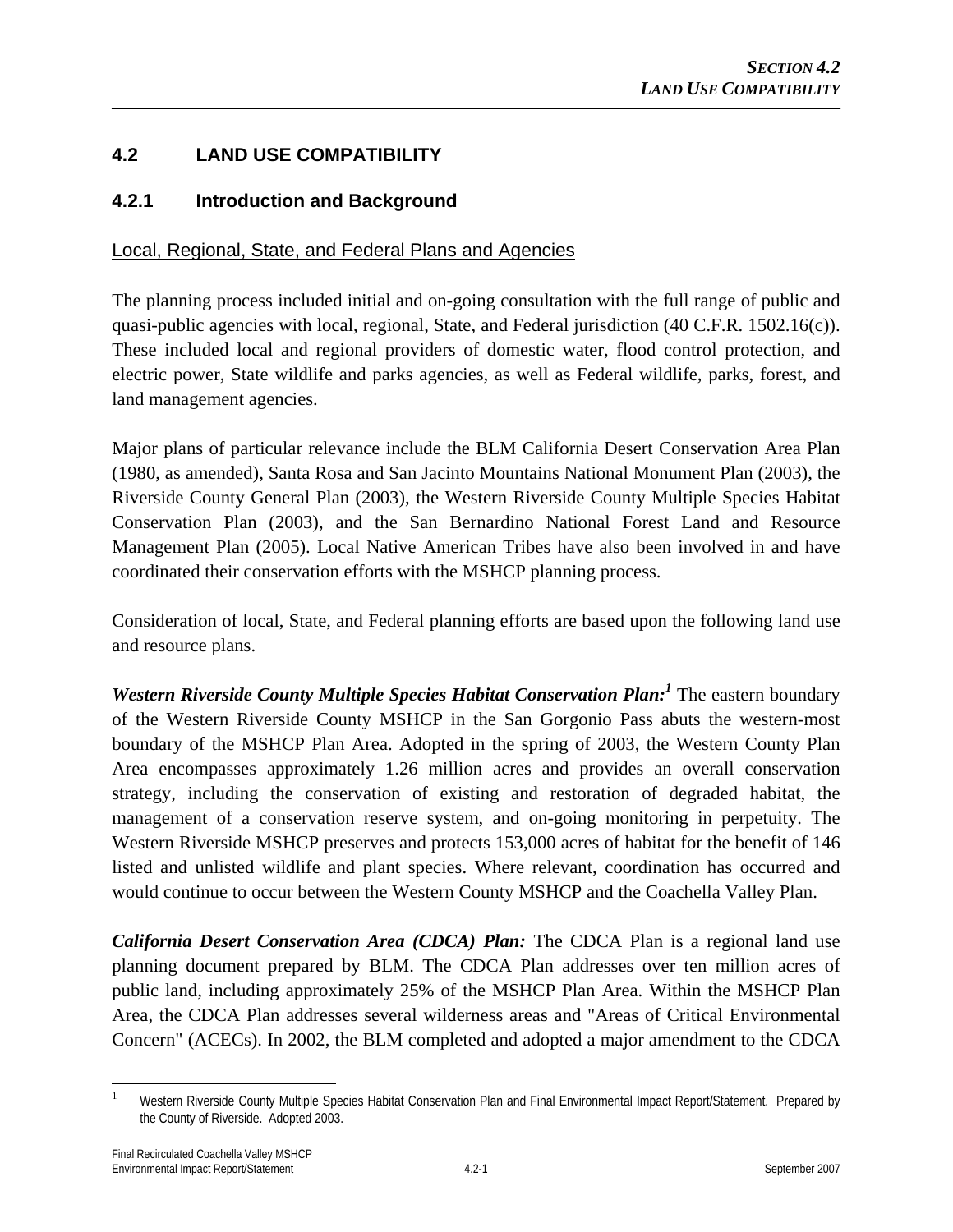Plan, which addresses the need for multiple uses of public lands, the recovery of sensitive and State and Federal listed species, provision of recreational opportunities, mineral and energy production, and coordination and collaboration with local jurisdictions in consistent and compatible land management.<sup>2</sup> The BLM Trails Plan also constitutes an "Action Plan" implementing the BLM CDCA Plan.

*Peninsular Bighorn Sheep Recovery Plan:* In October of 2000, the USFWS and its cooperating agencies (BLM, USFS, CDFG, Agua Caliente Band of Cahuilla Indians, and State Parks) adopted the "Recovery Plan for Bighorn Sheep in the Peninsular Ranges, California."<sup>3</sup> The population of bighorn sheep in the U.S. portion of the Peninsular Ranges was listed as endangered in 1998, and the Recovery Plan was developed for the recovery of the species. Issues addressed in the plan include short-term improvement of adult survivorship, and the long-term conservation of habitat, effective management of sheep and habitat to minimize human disturbance, and elimination of hazards associated with sheep interactions at the urban interface.

*Santa Rosa and San Jacinto Mountains National Monument Plan:4* The Santa Rosa and San Jacinto Mountains (SRSJ) National Monument was established by Congressional action in 2000 (Public law 106-351). The Monument Plan affects only Federal lands and Federal interests within its boundaries, which would be jointly managed by the BLM and the U.S. Forest Service. The Monument Plan is designed to protect nationally significant biological, cultural, recreational, geological, educational, and scientific values in the National Monument and to make these accessible for current and future generations. The plan also provides for the management of the monument in cooperation and consultation with private interests, other Federal agencies, State and local governments, and local Native American Tribes. It is also intended that the SRSJ Mountains National Monument Plan be consistent with the proposed MSHCP, including its Conservation Goals and Objectives and the proposed BLM Trails Plan.

*San Bernardino National Forest Land and Resource Management Plan:<sup>5</sup>* This plan was last revised in 2005. The plan establishes the land use allocations in a manner similar to city General Plans, and serves as a strategic and operational plan for the Forest Service. The Forest Service has been an on-going participant in the development of the proposed MSHCP, and revisions underway would assure consistency between the San Bernardino National Forest Land and

 $\overline{a}$ 

<sup>2</sup> "California Desert Conservation Area Plan Amendment for the Coachella Valley and Final Environmental Impact Report". Prepared by the United States Department of the Interior, Bureau of Land Management. October 2002.

<sup>&</sup>lt;sup>3</sup> "Recovery Plan for Bighorn Sheep in the Peninsular Ranges, California". Rubin, Ester, et al. US Department of the Interior, Fish and Wildlife Service. October 2000.

"Draft Santa Rosa and San Jacinto Mountains National Monument Management Plan and Draft Environmental Impact Statement". Prepared by the U.S. Department of the Interior, Bureau of Land Management and the U.S. Department of Agriculture, Forest Service. March 2003. Release of the Final EIS and National Monument Plan is expected in the fall of 2003.

"San Bernardino National Forest Land and Resource Management Plan and Final Environmental Impact Statement ". Prepared by the U.S. Department of Agriculture, Forest Service/Pacific Southwest Region. 2005.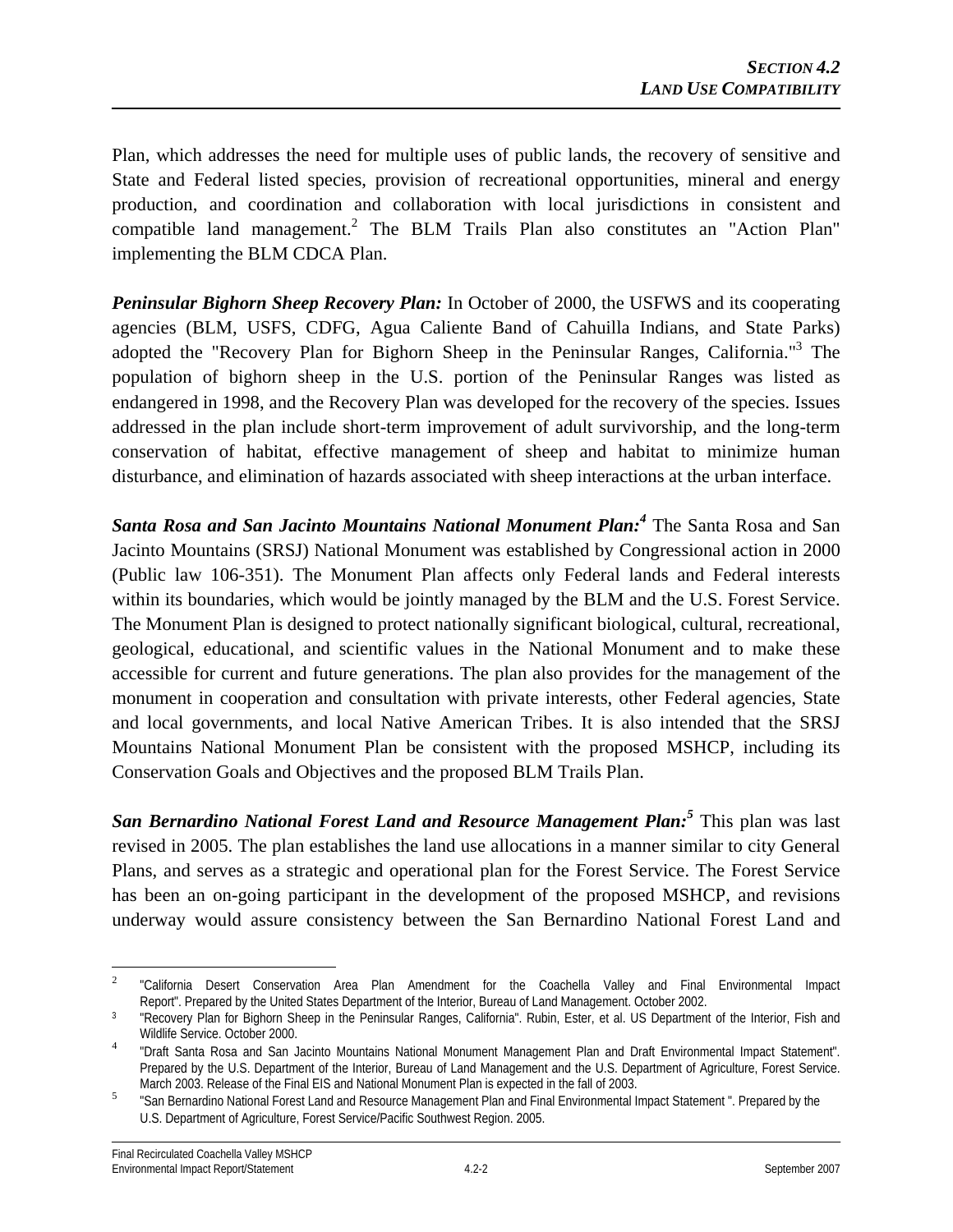Resource Management Plan and the proposed MSHCP. Issues addressed in the Forest Service Plan include recreational uses designations, and management strategies to protect threatened and endangered species (and other proposed Covered Species).

*Tribal Habitat Conservation Plan for the Agua Caliente Band of Cahuilla Indians:6* The Draft of this plan was approved by the Tribal Council in November 2002, and involves an area encompassing 31,400± acres in the western Coachella Valley. The Agua Caliente Band of Cahuilla Indians Tribal HCP formalizes the Tribe's land use and resource management efforts, and serves as the basis for an application for a section 10(a) Incidental Take Permit from the USFWS. The Draft Tribal HCP addresses development and other activities within the Reservation, and provides a mechanism for the protection of sensitive species and their habitats.

The Draft Tribal HCP proposes to address 16 wildlife and 2 plant species, ten of which are listed as threatened or endangered. The Tribe as been an on-going participant in the development of the proposed Coachella Valley MSHCP and the Draft Tribal HCP states that it intends to closely coordinate the Draft Tribal HCP with the proposed Coachella Valley MSHCP.

*Riverside County General Plan:* While the initiation of the MSHCP planning effort preceded the preparation of the most recent update of the County General Plan, the two plans have been coordinated. The County General Plan includes four Area Plans, which encompass major portions of the MSHCP Plan Area. These include the Pass Area Plan, which includes the community of Cabazon in the western-most portion of the MSHCP Plan Area; REMAP Area Plan, which encompasses the mountain areas of the San Jacinto and northern Santa Rosa Mountains; the Western Coachella Valley Plan, which extends from the eastern portion of the San Gorgonio Pass to Indio and La Quinta; and the Eastern Coachella Valley Plan, which extends from Indio and La Quinta area east to Chiriaco Summit and the northern portions of the Salton Sea.

*City General Plans:* The nine CVAG member cities each have their own adopted General Plans, which includes the assignment of land use designations and regulatory statements in the form of goals, objectives, policies, and programs. Included in these plans are land use designations and regulatory statements that address the need for and/or appropriateness of open space and conservation areas, as defined by the California General Plan Guidelines.

Inter-governmental coordination is required by California law when either developing or implementing a General Plan (California Government Code (CGC) Sections 65103(e)(f), 65351, and 65352), involving more than a formal exchange of information and plans. Local planning

 $\overline{a}$ 

<sup>6</sup> *Multiple Species Habitat Conservation Plan for the Agua Caliente Indian Reservation*. Prepared by Michael Brandman Associates for the Agua Caliente Band of Cahuilla Indians. Adopted November 12, 2002.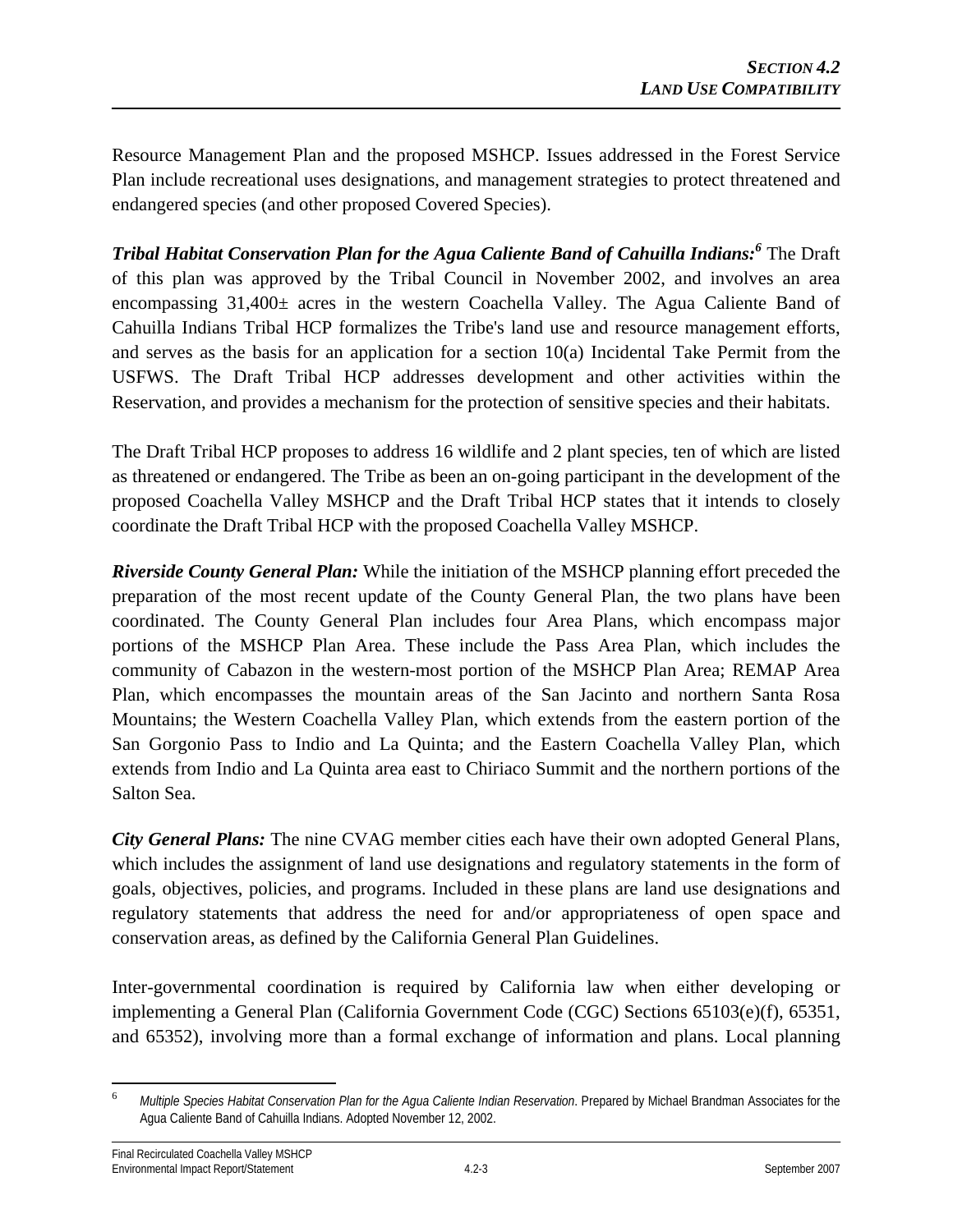agencies are entitled to review such actions as proposed acquisition of real property for public works or other public purposes (CGC §65402(b)(c)). Over the course of developing the MSHCP, the General Plan goals, policies, and programs of the CVAG member jurisdictions have been considered.

# **County and Cities General Plans**

About 45% of the land within the Plan Area is privately owned, and these lands are regulated through the General Plans of Riverside County and the nine CVAG member cities. Public lands in the Plan Area include BLM ( $\lt 25\%$ ), National Park Service (15%  $\pm$ ), and U.S. Forest Service  $(> 8\% )$ .

The California General Plan Guidelines require that county and community General Plans include Open Space and Conservation Elements. Open Space Elements are meant to guide the comprehensive and long-range preservation and conservation of "open space lands" (Government Code Section 65563). With their breadth in scope, the statutory intent of Open Space Elements (see §65561 and 65562) overlap those of several elements, and for this reason are frequently combined with other General Plan elements.

The guidelines recognize four different categories of open space. Particularly relevant to the proposed MSHCP is open space for the preservation of natural resources encompassing an assortment of areas, which are required to maintain biological diversity, to protect significant features, and to ensure that future generations would have access to natural environments. In this context, preservation can be defined as the safeguarding and protection of natural resources to prevent their destruction and ensure their long-term survival. The public demands for trailoriented recreational uses (California Public Resources Code §5076) must also be addressed within the context of open space and conservation considerations.

The data in *Table 4-1* are based upon the recently adopted (2003) Riverside County General Plan Land Use Element and include four focused community plans, which specifically address land use in the MSHCP Area. They include the Eastern Coachella Valley Plan, Western Coachella Valley Plan, Cabazon Community Plan, and Riverside Extended Mountain Area Plan (REMAP). The General Plan land use plans developed by the nine incorporated cities have been consolidated into a single land use plan in CVAG's 1999 General Plan Land Use Map update.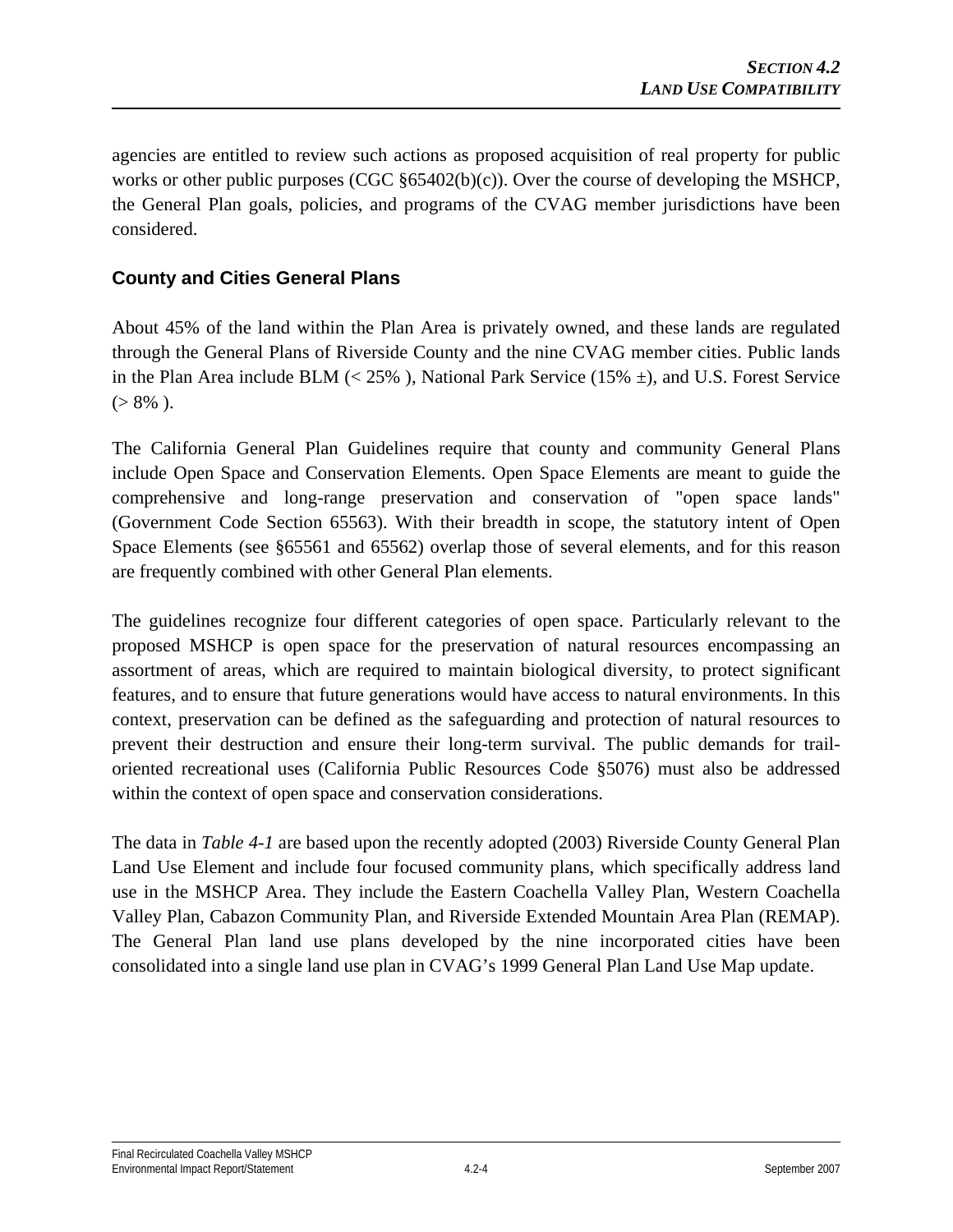# **TABLE 4-1 Land Use Designations on Private Lands in Conservation Areas**

| <b>Land Use Designation</b>                                                                    | <b>Total Acres in</b><br><b>Conservation Areas</b> | % of Private Non-Conservation<br><b>Land in Conservation Areas</b> |
|------------------------------------------------------------------------------------------------|----------------------------------------------------|--------------------------------------------------------------------|
| General Plan Designated as Open Space <sup>1</sup>                                             | 190,485                                            | 91.7%                                                              |
| General Plan Designated as Residential,<br>allowing more than 1 unit per 10 acres <sup>2</sup> | 12,612                                             | 6.1%                                                               |
| General Plan Designated as Commercial,<br>Industrial, Business Park <sup>3</sup>               | 1,021                                              | 0.5%                                                               |
| General Plan Designated as Agriculture                                                         | 2,954 2,715                                        | 1.4 1.3%                                                           |
| Other General Plan Designations <sup>4</sup>                                                   | 843                                                | 0.4%                                                               |
| TOTALS <sup>5</sup>                                                                            | 207,676                                            | 100%                                                               |

General Plan designated as open space generally indicates that the maximum land use intensity on the property is 1 unit per 10 acres. In the case of the Palm Springs General Plan designation "Desert," the minimum lot size ranges from 5 acres to 20 acres. This designation is considered "open space" in this table because of the additional requirement that 90% of the lot be left in open space.

2 General Plan Residential designations include all densities from Very Low to High, which encompass rural to urban residential land uses. Associated golf course lands are included.

3 These General Plan designations include all types of commercial, business, industrial, and manufacturing land uses. Wind energy areas are also included.

4 Other General Plan designations include Park, Specialized Park, Utility Substation, Public Use, Public Facilities, and School.

*5* The total acreage in this table differs with the acreage in the Plan by approximately 0.8%. Such statistically insignificant differences result from the use of different GIS coverages for deriving the statistics in this table.

The General Plans of the county and cities all include goals, policies and other statements (objectives, programs, etc.), which set forth various planning principles, standards, criteria and action plans that are directly related to the conservation and protection of sensitive environmental resources, including wildlife, plants, and their habitats. These are embodied in a variety of elements, depending upon the jurisdiction. A list of relevant goals, policies, objectives and programs from each jurisdiction's General Plans has been extracted and consolidated in Appendix H of this EIR/EIS.

# **Land Use Designations on Agua Caliente Band of Cahuilla Indians Tribal Lands**

The Draft Agua Caliente Band of Cahuilla Indians Tribal HCP provides a breakdown of land uses and land use designations for these lands.<sup>7</sup> Tribal lands are broken out by section number and geographic area, i.e. mountains and canyons, and valley floor and total approximately 49

<sup>-&</sup>lt;br>7 Final Draft Tribal Conservation Plan for the Agua Caliente Indian Reservation, Palm Springs, California." Prepared by the Agua Caliente Band of Cahuilla Indians. November 2002.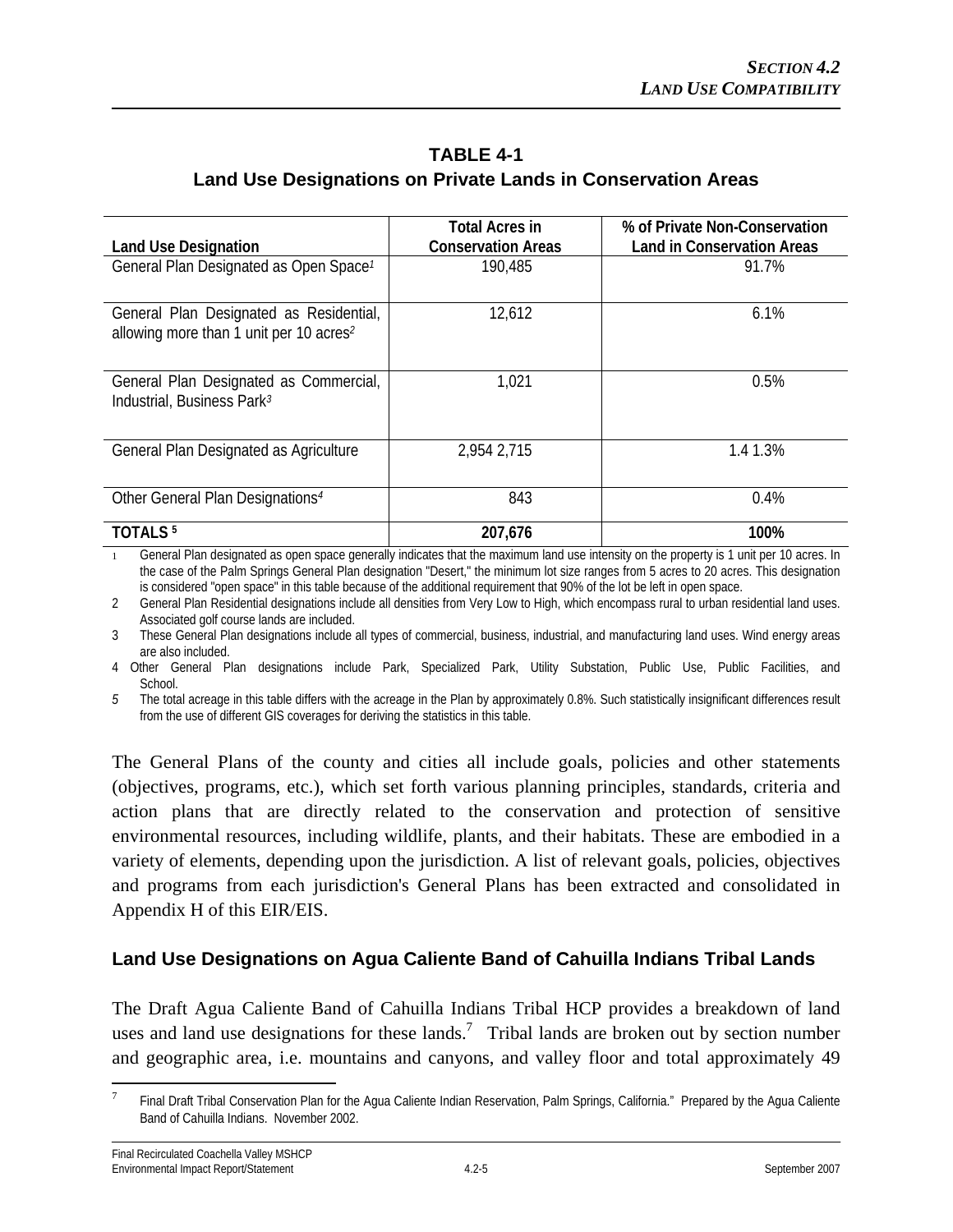square miles. Approximately 24 square miles of Tribal lands are designated as "Open Space Conservation Areas under the Riverside County REMAP sub-area of the Riverside County Integrated General Plan." Additional lands encompass 1.25 to 2.0 square miles are designated "Conservation" Open Space allowing very low density residential development at the rate of one dwelling unit per 5 to 20 acres. Existing Tribal conservation programs affecting mountains and canyon areas protects approximately 3,600 acres, including lands within the Indian Canyons Heritage Park and access into Tahquitz Canyon.

# **4.2.2 Thresholds of Significance/Criteria for Determining Significance for CEQA Analysis**

The Proposed MSHCP and alternatives would have a significant effect on land use and planning if they:

- a. Conflict with any applicable land use plan, policy, or regulation of an agency with jurisdiction over the Plan (including but not limited to the general plan, specific plan, or zoning ordinance) adopted for the purpose of avoiding or mitigating an environmental effect.
- b. Possibly conflict with the objectives of Federal, regional, State, local or tribal land use plans, policies, or controls.
- c. Physically divide an established community.
- d. Conflict with any applicable habitat conservation plan or natural community conservation plan (see Section 4.9 of this EIR/EIS).

# **4.2.3 Land-Use-Related Project Impacts**

# Proposed Action/Preferred Alternative

The Proposed Action/Preferred Alternative has been developed in coordination with the Permittees. The proposed Plan does not conflict with any plans adopted for the purpose of avoiding or mitigating an environmental effect. The design of the Conservation Areas took into account the General Plan land use designations of the Local Permittees. As shown in *Table 4-1*, approximately 91% of the land in the Conservation Areas has an Open Space designation to conserve open space resources.

The acquisition of lands would occur throughout the Plan Area. These lands are already very constrained by their location in seismically active areas, wind and blowsand corridors, steep topography, floodplains, and by isolation and a lack of infrastructure and services.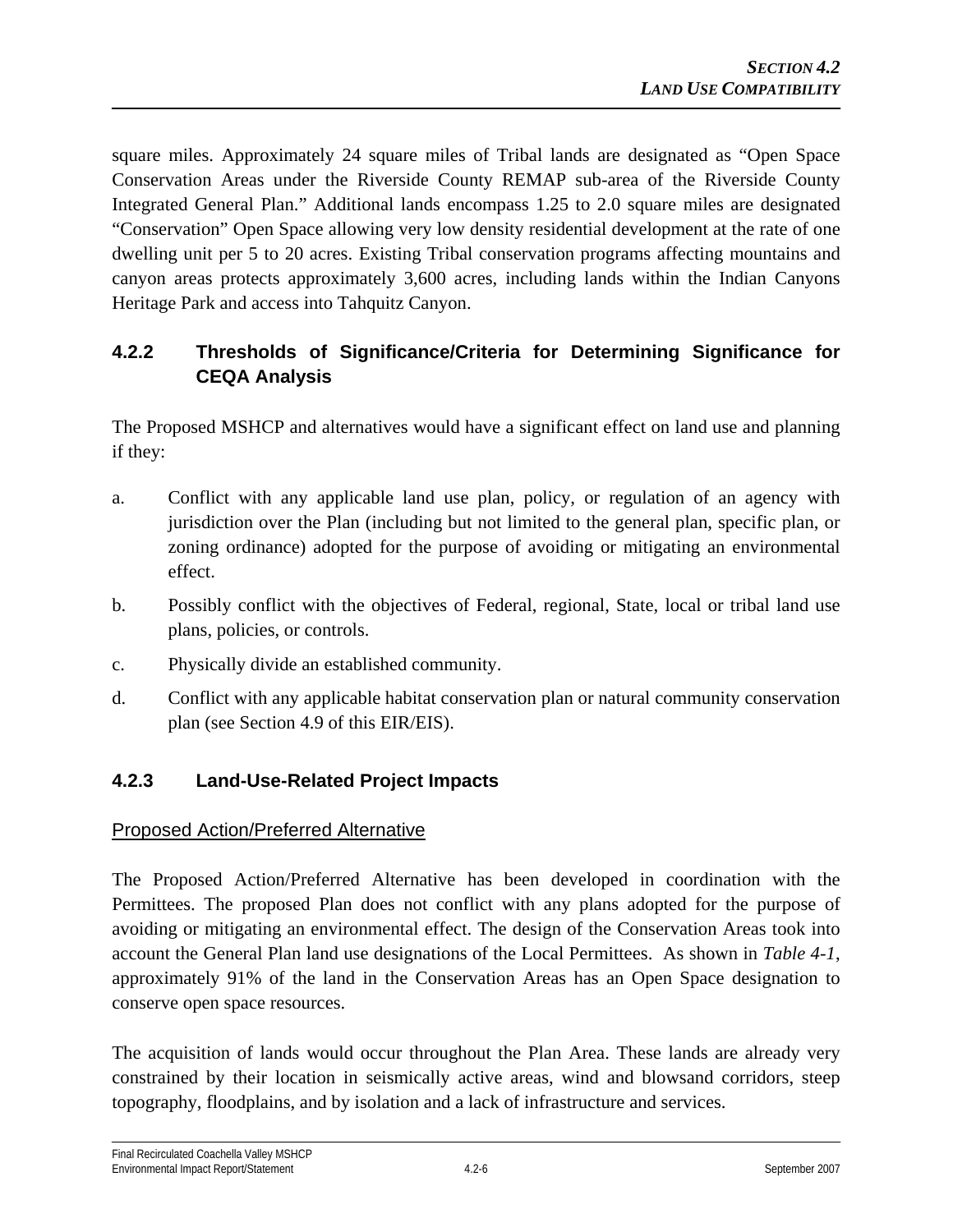Ongoing consultation and coordination have assured that the proposed Plan is consistent and compatible with the objectives of local, State, regional, Federal agencies and tribal land use plans, policies and controls for the Plan Area, including CDFG, BLM, USFWS, NPS, and USFS. For example, BLM adopted amendments to the CDCA Plan requiring that management of their lands within the Conservation Areas should be consistent with the proposed MSHCP. USFS has a land use management plan that addresses threatened and endangered species management. NPS manages nearly all its land in the proposed Conservation Areas as Wilderness. Based upon the coordinated and integrated nature of the Proposed Action/Preferred Alternative, impacts to Federal, State, regional, local, or tribal land use plans, policies, or controls are considered to be less than significant for CEQA analysis purposes.

The Proposed Action/Preferred Alternative does not result in the physical separation of a community because the distribution of the Conservation Areas accommodates the physical integrity of the communities. Most are outside currently developed areas and do not intrude into existing or planned urban development.

One Conservation Area, the Upper Mission Creek/Big Morongo Canyon Conservation Area, does adjoin the existing urbanized portion of Desert Hot Springs and would create a separation between it and future planned development. The separation, however, ranges between 0.25 mile and 0.5 mile and follows the Morongo Wash floodplain area, which already constitutes a natural separation. The proposed Plan also provides Take Authorization for major roads that connect the two portions of the city. Additionally, a trail system is allowed in the Conservation Area and would serve as an amenity to help unite the two areas of the city.

This Proposed Action/Preferred Alternative does not conflict with any applicable habitat conservation plan or natural community conservation plan (see Section 4.8 of this EIR/EIS).

### Public Lands Alternative

This Alternative includes all lands managed for conservation under local, State, and Federal agency ownership, and Private Conservation Lands, and could require additional management prescriptions to be implemented on certain BLM and other public lands. No new areas would be acquired for Plan purposes. As with the Proposed Action and Preferred Alternative, there would be no direct impact on applicable plans because this Alternative does not propose additional conservation of lands. For the same reason, this alternative would not result in the physical division of an established community. State and Federal lands would be managed in a manner consistent with their respective management plans, and thus this Alternative would not conflict with such plans.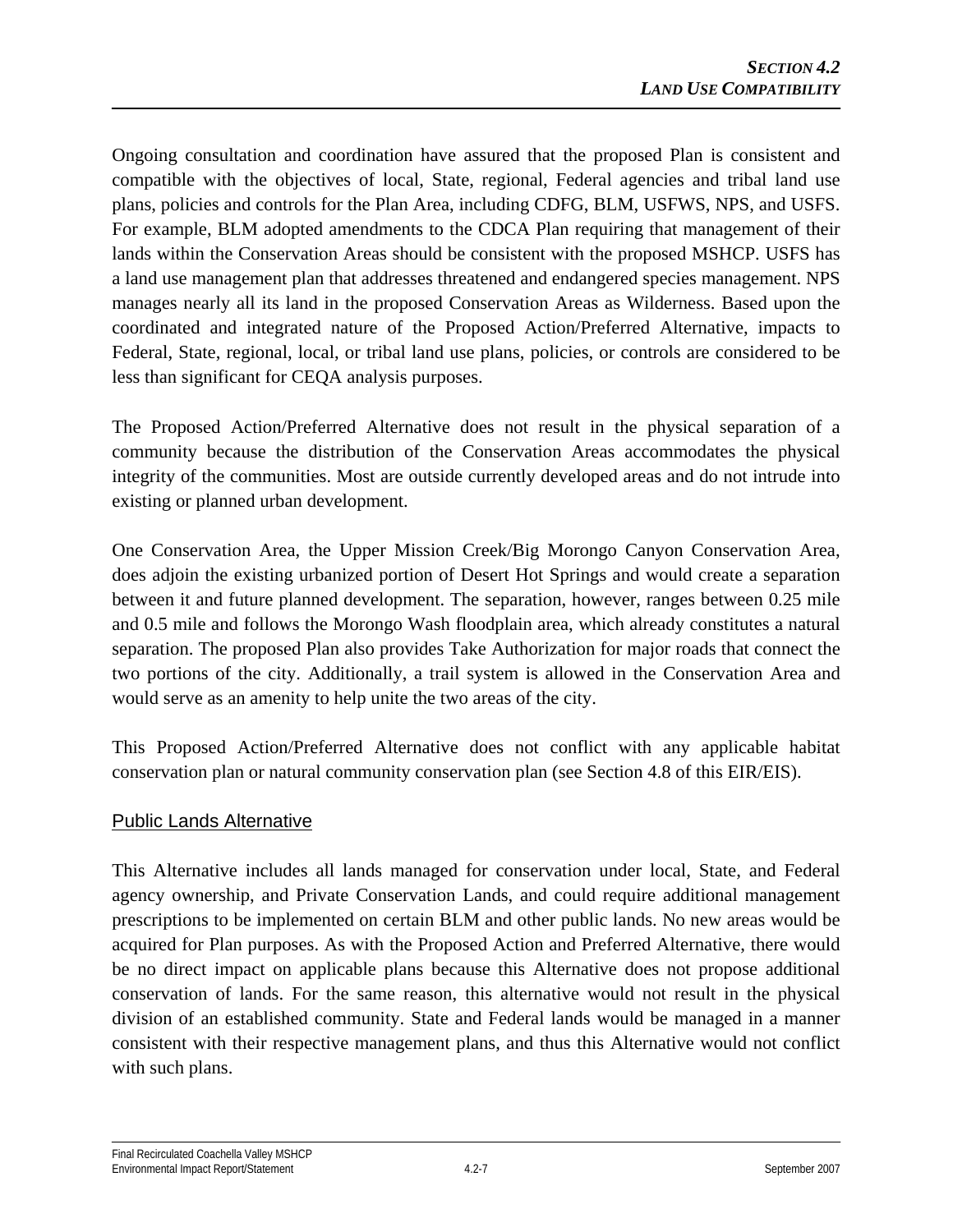This Alternative does not conflict with any applicable habitat conservation plan or natural community conservation plan because the existing lands under the CVFTL HCP would remain conserved under the proposed MSHCP.

#### Core Habitat with Ecological Processes Alternative

This Alternative would have a lower level of conservation of private lands compared to the Proposed Action and Preferred Alternative, and thus would have even fewer potential conflicts with applicable land use plans. Based upon the coordinated and integrated nature of this Alternative, impacts to Federal, State, regional, local, or tribal land use plans, policies, or controls are considered to be less than significant. Nor would this Alternative physically divide an established community for the reasons described under the Proposed Action and Preferred Alternative.

This alternative does not conflict with any applicable habitat conservation plan or natural community conservation plan (see Section 4.9 of this EIR/EIS).

### Enhanced Conservation Alternative

This Alternative would result in a substantial increase in lands in Conservation Areas compared to the other alternatives. As described below, this additional Conservation could result in significant land use compatibility conflicts and physically divide established communities. Additional lands would be added to a variety of broadly distributed Conservation Areas.

*Expanded Snow Creek and Mission Creek Areas:* Additional Snow Creek lands are located between U.S. Interstate 10 and State Highway 111 west of the Whitewater River, including private lands currently developed for wind energy conversion. The proposed Plan identifies existing windfarm Development, including ground disturbing activities associated with the retrofit of these facilities, to be compatible, in principle, with the Plan's Conservation Goals and Objectives.

Under the Proposed Action/Preferred Alternative, impacts to energy resources would be less than significant for CEQA analysis purposes. Over the past 20 years, the most economically developable wind resources in the Plan Area have been developed. The discussion in Section 3.5 further describes these resources and their Development. Wind energy conversion systems (WECS or windfarms) can and have been developed in a manner that limits on-site impacts to wildlife and their habitat. Given the substantial windfarm development that has already occurred and the continuing retrofit of turbines on existing sites, as well as the continued relatively low impact of windfarm Development, existing and future Development of regional wind resources are not significantly in conflict with or constrained by adoption and implementation of the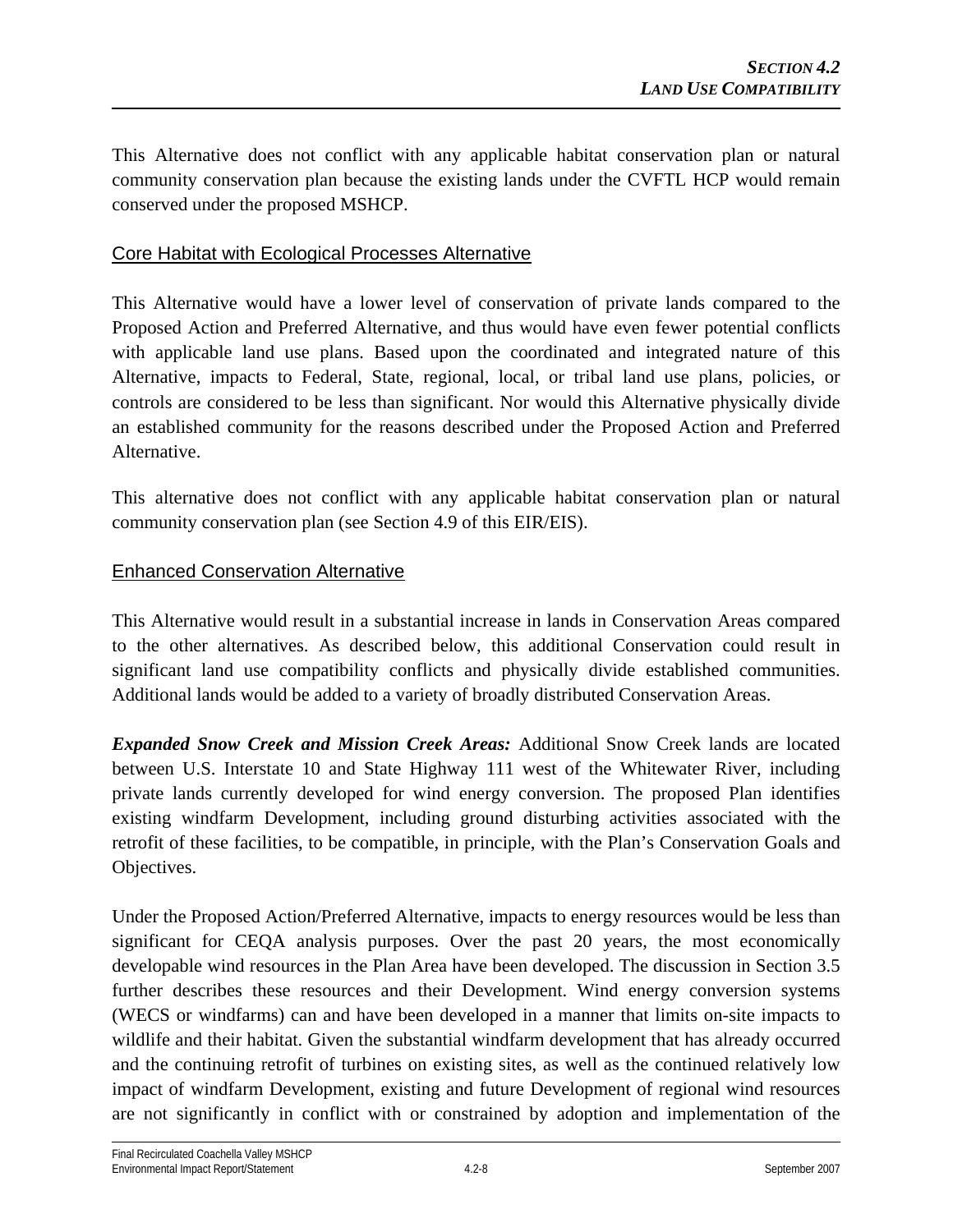proposed Plan. No large-scale solar or thermal energy resources have been developed in the Plan area at this time, nor is the Plan expected to constrain or inhibit such development, which typically occurs in conjunction with buildings and similar structures (also see Section 7.3 of the Plan).

The Plan provides Take Authorization for ground disturbance associated with windfarm Development in Conservation Areas that is consistent with applicable Conservation Goals and Objectives. Ground disturbances include roads and staging areas, foundation pads and storage areas, with further disturbance limited once constructed. The retrofitting of wind turbines is a proposed Covered Activity only with respect to impacts from ground disturbance.

The Enhanced Conservation Alternative adds lands on the alluvial plain created by Mission Creek west of State Highway 62, including all but a small portion of the approved Rancho Royale Specific Plan community located within the Desert Hot Springs City limits. This project was processed through the certification of an EIR. The Alternative would be incompatible with the adopted Specific Plan, which is recognized in the city's General Plan.

Lands in Section 29 west of the Colorado River Aqueduct would also be included in the Alternative. These lands are designated for low-density residential development and are not significantly physically constrained. In light of the Rancho Royale Specific Plan and associated infrastructure extensions, inclusion of these lands in conservation would also be incompatible with this Alternative.

*Mission Creek and Morongo Wash:* Additional lands comprised of the alluvial plain created by Mission Creek would be added to Conservation Areas along the east and west sides of the Mission Creek Wash, and extend east to the Big Morongo Wash. Within the City of Desert Hot Springs, these lands are designated for a variety of urban uses, including General Commercial, low density residential, mobile home parks (two existing), and industrial lands. Existing development in this expanded corridor within the city limits includes approximately one-third of the largely developed Mission Lakes Country Club with existing condominiums and singlefamily homes. Other existing Development includes more than 50 single family homes and other subdivided lands south of Mission Lakes Boulevard, and the aforementioned two mobile home parks. This alternative would preclude or constrain future flood control activity, expose existing and planned development to extensive sheet-flow and channelized flooding, and would continue physical isolation of this area from the urban core of the City of Desert Hot Springs. Impacts to existing and planned future land uses in this area would be significant for CEQA analysis purposes.

*Willow Hole Conservation Area:* Alternative also adds lands in several portions of this Conservation Area, including north of 20th Avenue in the western portion of the existing Desert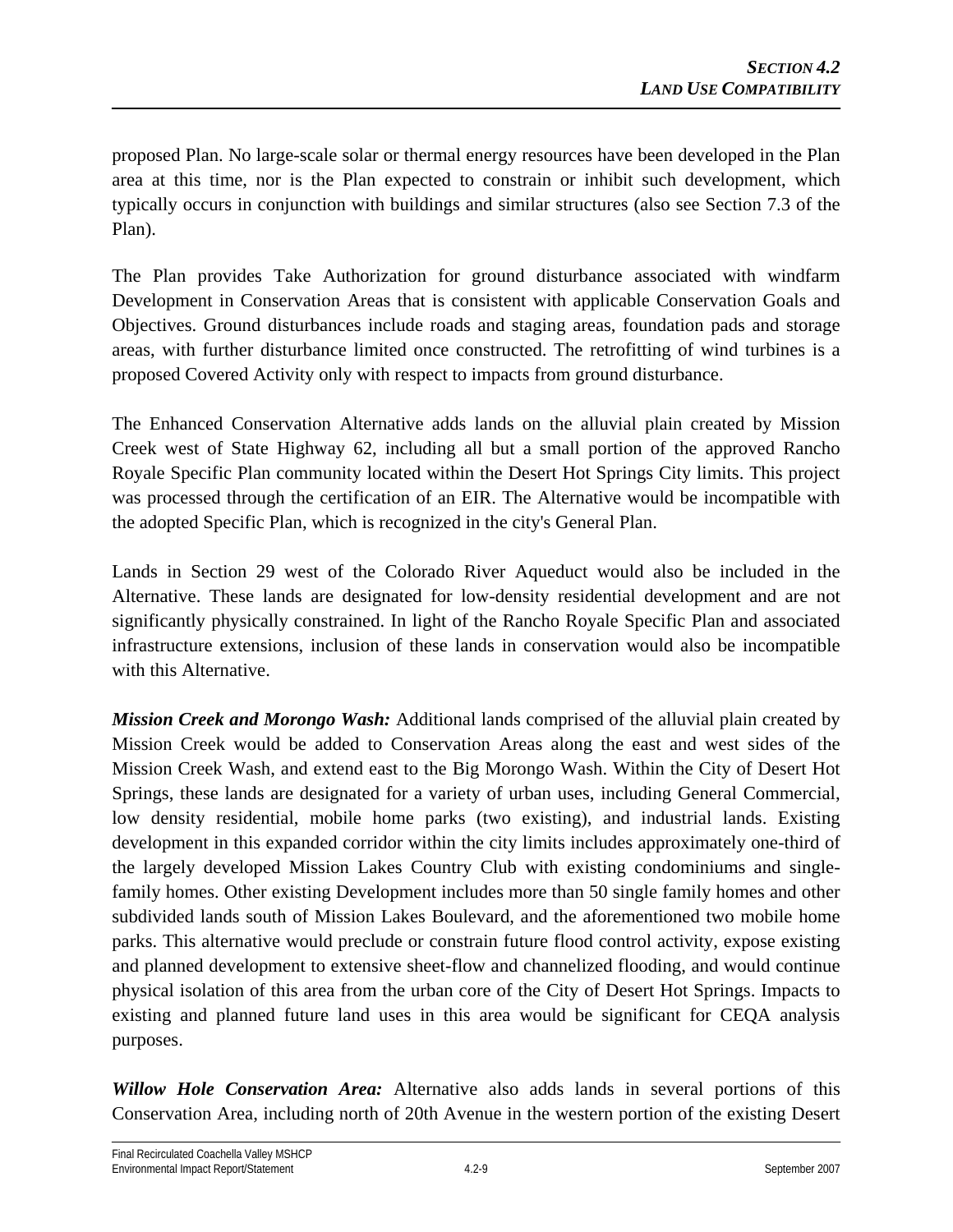Dunes golf course and associated Seven Palms Valley Ranch property, and extending south along the east side of Palm Drive to I-10. A small, existing residential neighborhood located immediately south of 20th Avenue and in the vicinity of the mid-section line of Section 18 would also be included in conservation. In addition to the conflicts with the existing golf course and residential development, this alternative would impact lands within the Cathedral City Sphere of Influence (SOI) and designated for commercial development immediately east of Palm Drive down to I-10. Alternative would result in significant land use conflicts and compatibility impacts in these areas.

On and in the vicinity of Flat Top Mountain lands would be added to Conservation Areas south of the power line corridor, which serves as the southern limit of this Conservation Area east of Palm Drive, to I-10. Much of these lands are designated as Rural Desert  $\langle 0.1 \text{ du/ac} \rangle$  and Open Space-Water on the County General Plan. A portion of these lands is located within the Cathedral City corporate limits and its Sphere of Influence (SOI). The City has designated these lands Residential Estates (0-2 du/ac), Business Park, and Open Space-Watercourse. Along I-10 and east of Palm Drive, proposed Conservation Areas would limit Development of a significant area of Business Park lands. Overall, the proposed Conservation Areas in this portion of the Plan Area would be incompatible with and would limit Development of business park lands and would reduce the availability of residential estate-type lands.

*Whitewater Floodplain Conservation Area:* This Alternative also involves the possible reconfiguration of the existing Whitewater River groundwater recharge basins located east of the Highway 111/I-10 interchange, and built and maintained by the Coachella Valley Water District. Alternative indicates that the entire recharge basin area would or may be converted back to floodplain in order to provide enhanced fluvial and aeolian sand transport. These recharge facilities play a critical role in the efforts of local ground water managers (DWA and CVWD) to address serious overdraft of the Whitewater Subbasin, which serves most of the urban areas of the Coachella Valley.

The groundwater recharge efforts also address the related threat of subsidence and compaction within the soil column that constitutes the water-bearing strata for the basin. Subsidence and compaction can significantly reduce the ability of the water-bearing strata to store groundwater. The location of these facilities, as discussed further in Section 4.7, are geographically significant and cannot be easily relocated. The adoption of this Alternative would have a significant adverse impact on this land use of regional importance and significance. The CVWD Whitewater Subbasin, which is recharged by the aforementioned recharge basins, is strategically located at top of the subbasin's gradient, which trends from higher to lower elevation in a northwest to southeast direction. The adoption of the Enhanced Conservation Alternative could threaten the long-term viability of these facilities and could impede the effective recharging of this, the largest groundwater storage subbing in the Plan Area.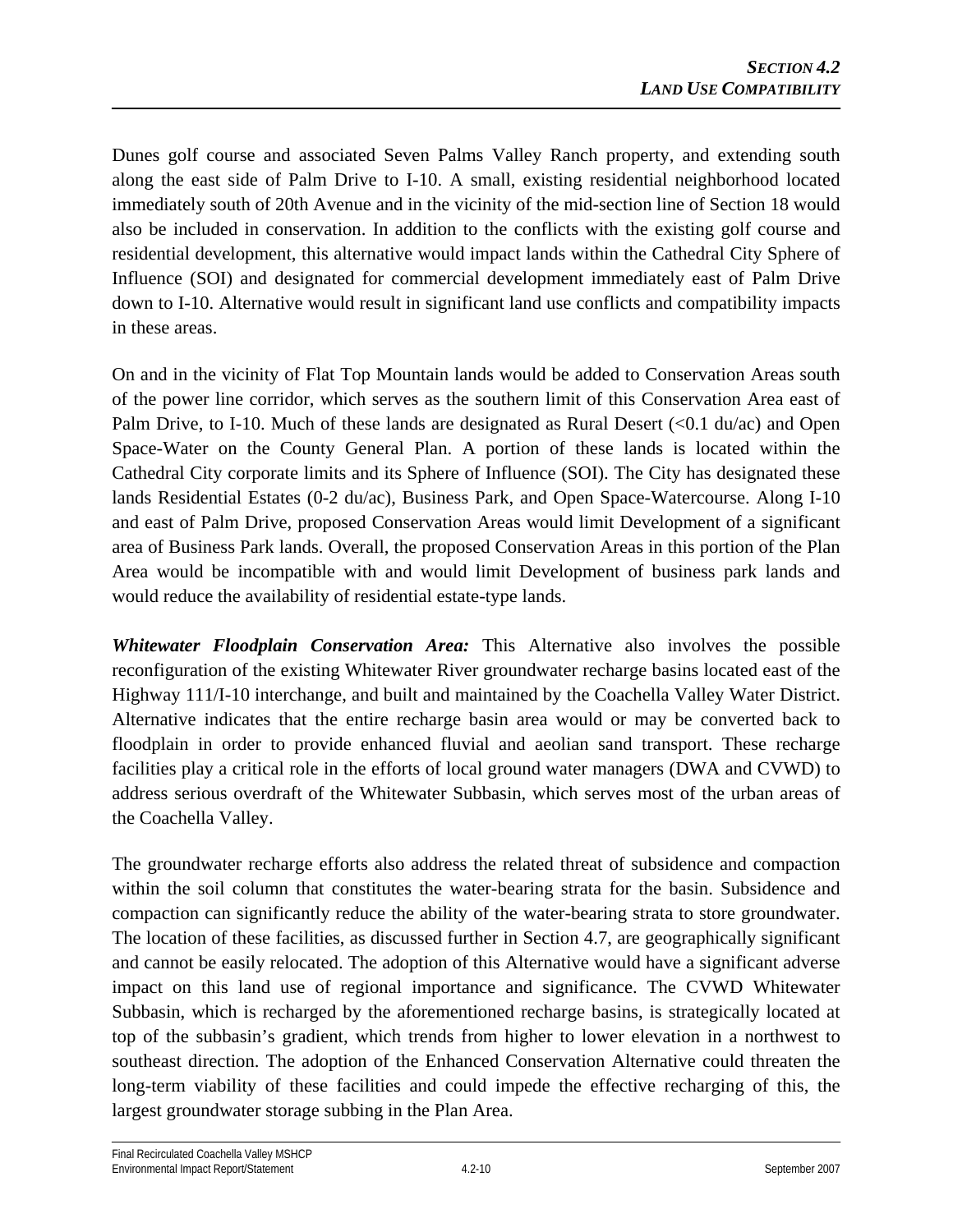*Additions to Willow Hole and Thousand Palms Conservation Areas:* This Alternative also adds a long but somewhat narrow strip of conservation land between I-10 and Varner Road, extending from Date Palm Drive east to the Varner Road/Rio del Sol intersection. Within the Cathedral City corporate limits, these lands are vacant and are designated on the city's General Plan for General Commercial, Industrial, and Open Space-Watercourse.

Major commercial development has been planned on the commercial property at the northeast corner of Date Palm Drive and I-10 for many years and plans to extend infrastructure into this area are currently underway. Under the County General Plan, the subject lands east of Cathedral City are also vacant and designated for industrial development. With the imminent extension of water and sewer to these lands, adoption of Alternative would result in significant land use incompatibilities.

*Big Dune (Palm Springs Sand Ridge) South of I-10:* The Palm Springs Sand Ridge (referred to as the "Big Dune" in the Plan) is an artifact of the prevailing wind direction and major area of pre-development aeolian sand deposition, which formed prior to the construction of the Union Pacific Railroad lines and later I-10. Since the construction of these transportation corridors and their attendant sand-intercepting windrows, the Big Dune has been cut off from most of its upwind sand source and is now recognized as a stabilized sand dune area.

The Enhanced Conservation Alternative includes the portion of Big Dune/Palm Springs Sand Ridge that extends east from Date Palm Drive to Gerald Ford Drive (extended). The westernmost portions of these lands are within the Agua Caliente Indian Reservation and are not subject to the Plan. The remaining lands are under the jurisdiction of Riverside County, and the cities of Rancho Mirage and Palm Desert.

The western-most portions of lands included in Conservation Areas proposed under this Alternative are still vacant, however, significant commercial, residential and institutional Development has occurred on the eastern portions of these lands, and include:

- Agua Caliente Casino at the southeast corner of Ramon Road and Bob Hope Drive
- Residential subdivision immediately south of Dinah Shore Drive and east of Bob Hope Drive
- Marriott Shadow Ridge Timeshare Golf Resort 1000-unit/320 acre (W1/2 of Section 32)
- Single family Development of approximately 120 acres west of Portola Avenue in the W1/2 of Section 32)
- Commercial Development (hotel and service stations) at the northwest and northeast corners of Cook Street and Gerald Ford Drive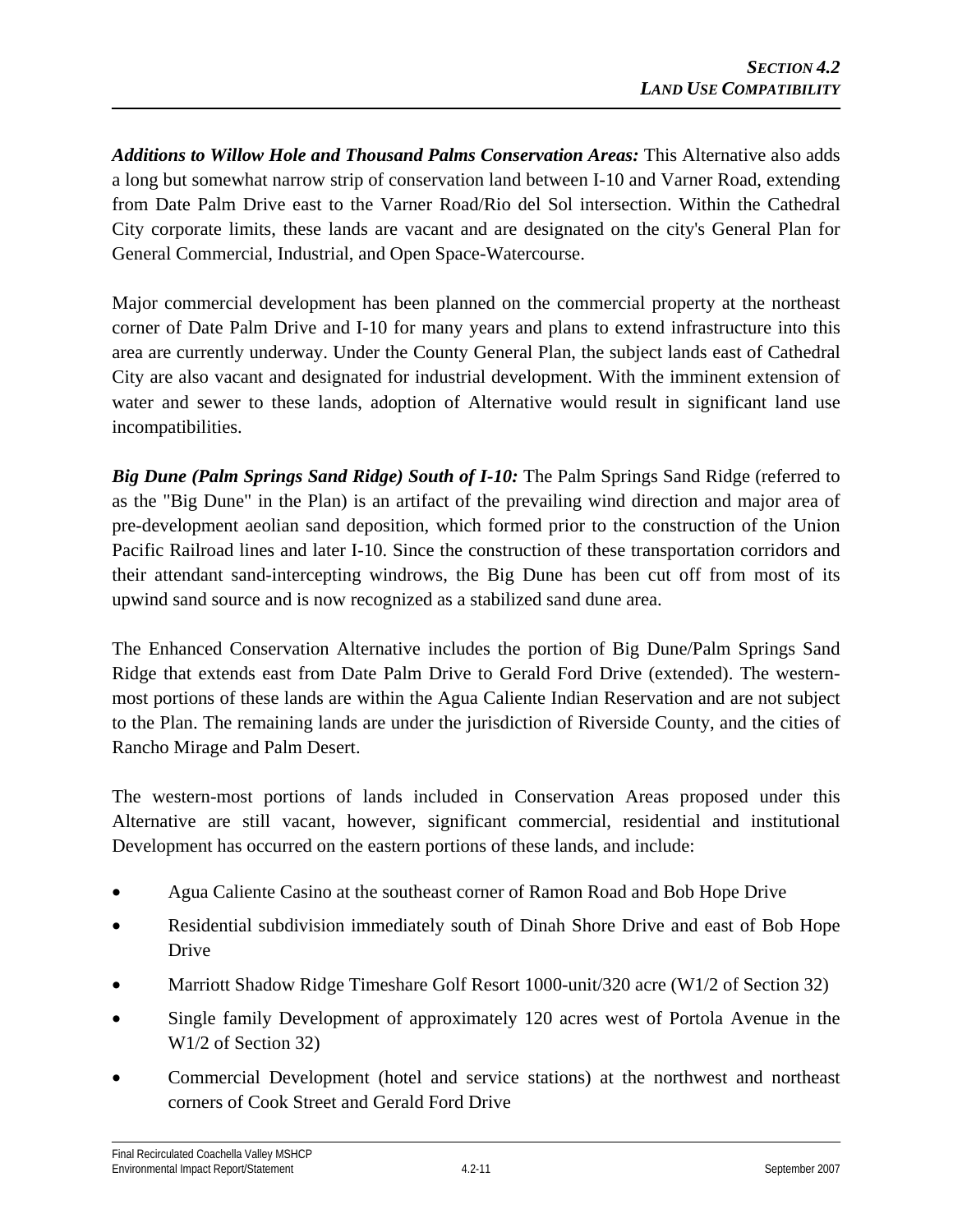• Palm Desert Campus of California State University under development immediately east of Cook Street between Frank Sinatra Drive and Gerald Ford Drive

General Plan land use designations on vacant portions of these lands include:

- Cathedral City: General Commercial, Low Density Residential and Industrial
- Riverside County: Commercial Retail, Commercial Tourist, and Low/Medium/High Density Residential
- Rancho Mirage: Resort Hotel, Community Commercial, Light Industrial, High Density Residential, Eagle at Rancho Mirage 640 acre destination resort, Mixed Use Commercial
- Palm Desert: Regional Commercial, including approved 70 acre WalMart Center, Commercial/Industrial, District Commercial, Municipal Golf Course (approved), Low Density Residential, Institutional (California State University & University of California-Riverside)

Proposed conservation of these lands would conflict with local, State, regional, Federal agencies, and tribal land uses and land use plans, policies and controls of these communities. The conservation of even the currently vacant portions of these lands would also remove a significant long-term source of revenue expected to support Conservation Area acquisition and management. This action would also separate and disturb important land use patterns of established communities in the area. Both existing development and General Plan land use designations within the Big Dune (Palm Springs Sand Ridge) area proposed for inclusion in this Alternative constitute significant land use conflicts.

*Thousand Palms/Indio Hills Palms/East Indio Hills:* This Alternative adds lands to Conservation Areas located east of the north end of the Del Webb SunCity development, including the Adams Ranch Specific Plan and Granite Construction Indio Quarry lands, tying into lands proposed for inclusion in Conservation Areas under the Preferred Alternative, which occur south along the north side of the U.S. Bureau of Reclamation flood control levee. This Alternative would extend the west end of the East Indio Hills corridor through and encompass the 640± acre Adams Ranch Specific Plan project (approved/undeveloped), as well as scattered single family residential development to the south of this project.

In addition, the Alternative would encompass the Granite Construction Indio Quarry and it's various operations and extensive excavation areas. This regional source of Portland aggregate and sand recently received approval from Riverside County (March 2002) for an expanded mining area, the operation of which could be constrained from operation if this Alternative were adopted.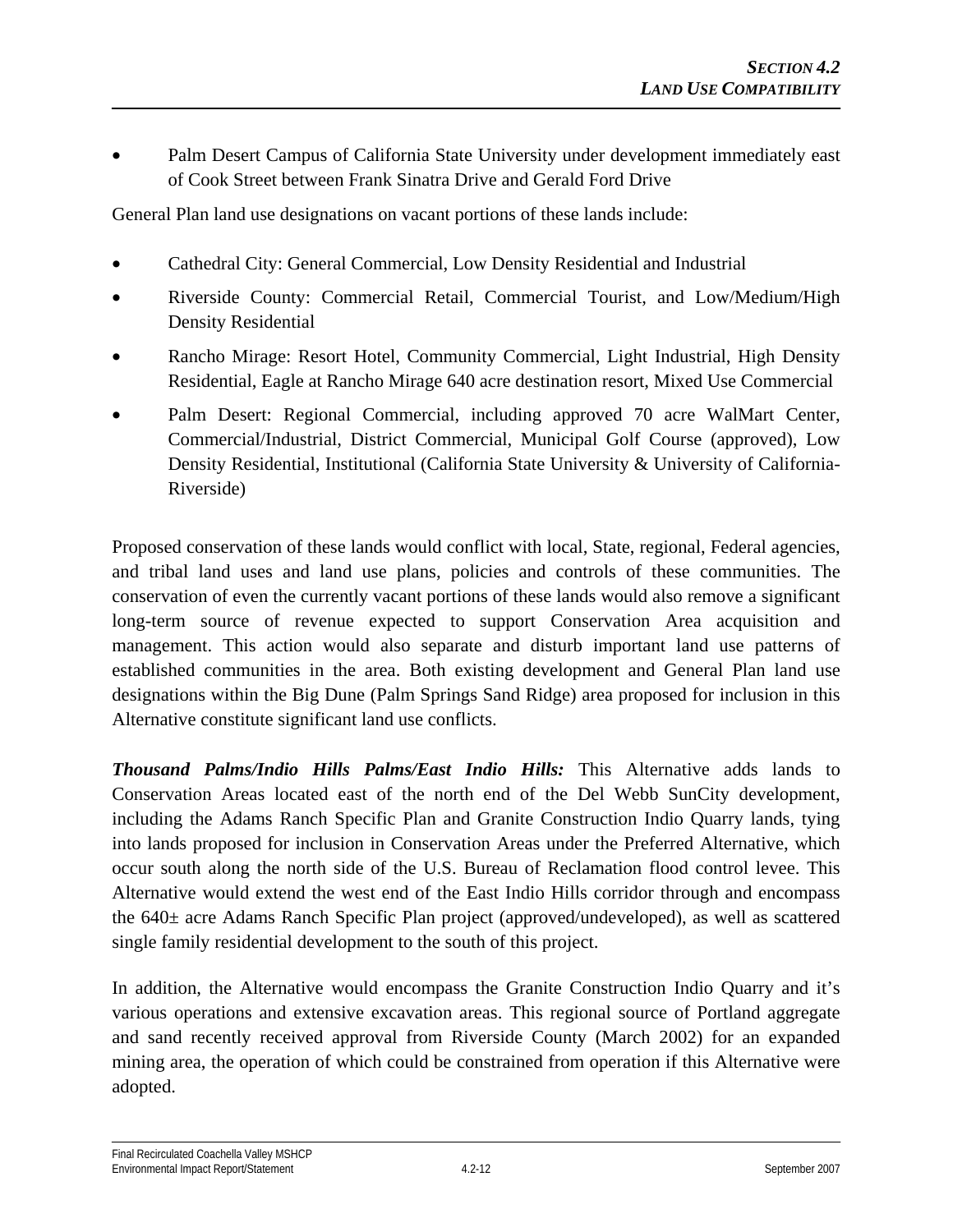Subdivided and partially developed lands in the eastern portion of Sky Valley north of the Indio Hills Palms Conservation Area would also be included in this Alternative. These lands are designated by Riverside County for low density residential (1 du/5 ac.), approximately 300 acres of active agricultural lands (date gardens) and sand and existing gravel operations.

The Alternative would preclude Development of the approved Adams Ranch project and would impact existing residential development as well. Impacts on important agricultural activities would also be significant. While implementation of this Alternative would not result in land use incompatibilities, significant impacts would occur to existing and approved land uses, including those of regional significance and importance.

*Coachella Canal Linkage:* This component of this Alternative would include a mile wide corridor located along the north and south side of the Coachella Branch of the All-American Canal, which delivers Colorado River Water to farmlands in the Coachella Valley. The west end of this proposed corridor would encompass existing agriculture located east of Dillon Road and north of I-10. The remaining lands are vacant and lie adjacent to existing agricultural lands/activities to the southwest; it is uncertain to what extent Conservation Goals could be incompatible with these activities.

Land use designation in the City of Coachella portion of these lands includes commercial, low density residential, and agriculture. The County and City of Coachella General Plan land use designations include Commercial Tourist, Commercial Retail, and Medium Density Residential in association with the approved McNaughton Specific Plan, and Agriculture, Open Space-Rural and Open Space-Habitat in the southeastern portions of the corridor. Land uses planned and approved in the northwest portion of the subject corridor appear to be incompatible with the Conservation Area and objectives proposed in this Alternative.

This Alternative does not conflict with any applicable habitat conservation plan or natural community conservation plan (see Section 4.9 of this EIR/EIS).

# No Action/No Project Alternative

The No Action/No Project Alternative does not conflict with Federal, State, regional, local or tribal land use plans, polices or controls because no Plan would be implemented. Similarly, this Alternative does not physically divide an established community nor conflict with any applicable habitat conservation plan or natural community conservation plan (see Section 4.9 of this EIR/EIS).

Without the proposed Plan, Development would have to comply with the ESAs on a project-byproject basis. In less than twenty years, three species with extensive home ranges have received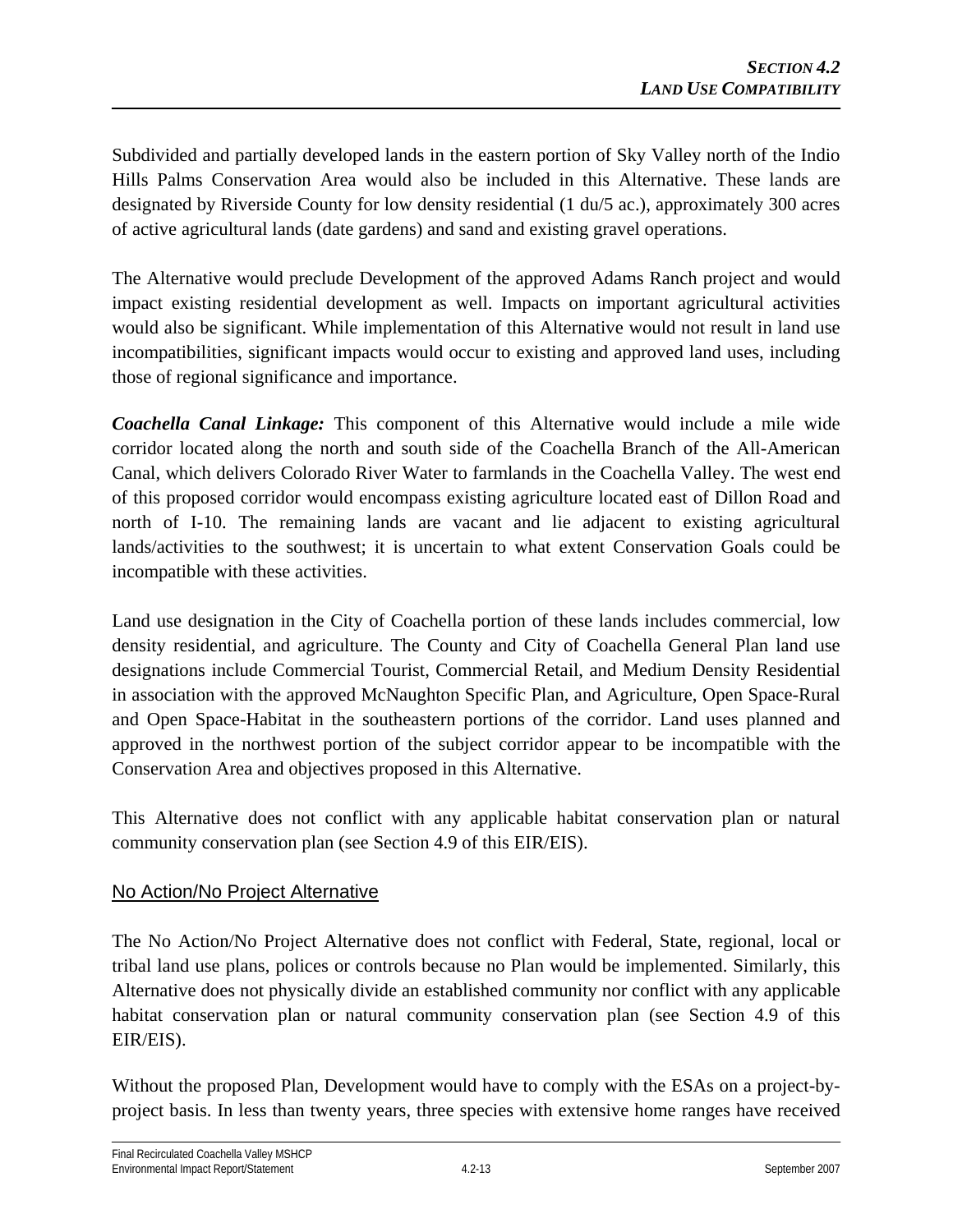State and Federal protection and have had significant adverse effects on land use management and Development and economic activity. In light of the highly specialized and, in some cases endemic and near-endemic nature of many of the proposed Covered Species, conflicts are likely to increase as continuing habitat loss and fragmentation drives more of these species toward listing by State and Federal agencies. As more restrictive measures are applied to prevent or slow impacts to species and habitats, areas within existing communities may not be developable. Development and economic activities may become separate and isolated even within the same community, affecting the cost-effective extension of infrastructure and removing frequently essential economic and land use synergies.

In a manner similar to the isolation of urban neighborhoods by major freeways, piecemeal habitat conservation may lead to the fragmentation of human communities and stifle efficient economic development and activities. In light of these considerations, the No Action/No Project Alternative may have a significant long-term adverse impact on land use.

The No Action/No Project Alternative also may preclude or make more difficult and less effective the future development of an integrated, and coordinated conservation plan that provides long-term protection of listed and sensitive species and their habitats. In addition to the continued piecemeal means by which land use/species protection conflicts are addressed, over time circumstances may worsen and the extent and pattern of Development may ultimately inhibit the ability to assemble a viable reserve for the long-term conservation of the proposed Covered Species.

# **4.2.4 Land-Use-Related Mitigation Measures**

The following briefly identifies mitigation measures for each of the Plan Alternatives.

### Proposed Action/Preferred Alternative

For the purpose of CEQA it has been determined that no significant adverse impacts have been identified in association with the implementation of this Alternative. Therefore, no mitigation measures are required.

### Public Lands Alternative

As with the Proposed Action/Preferred Alternative, there would be no land use impacts. Therefore, no mitigation measures are required.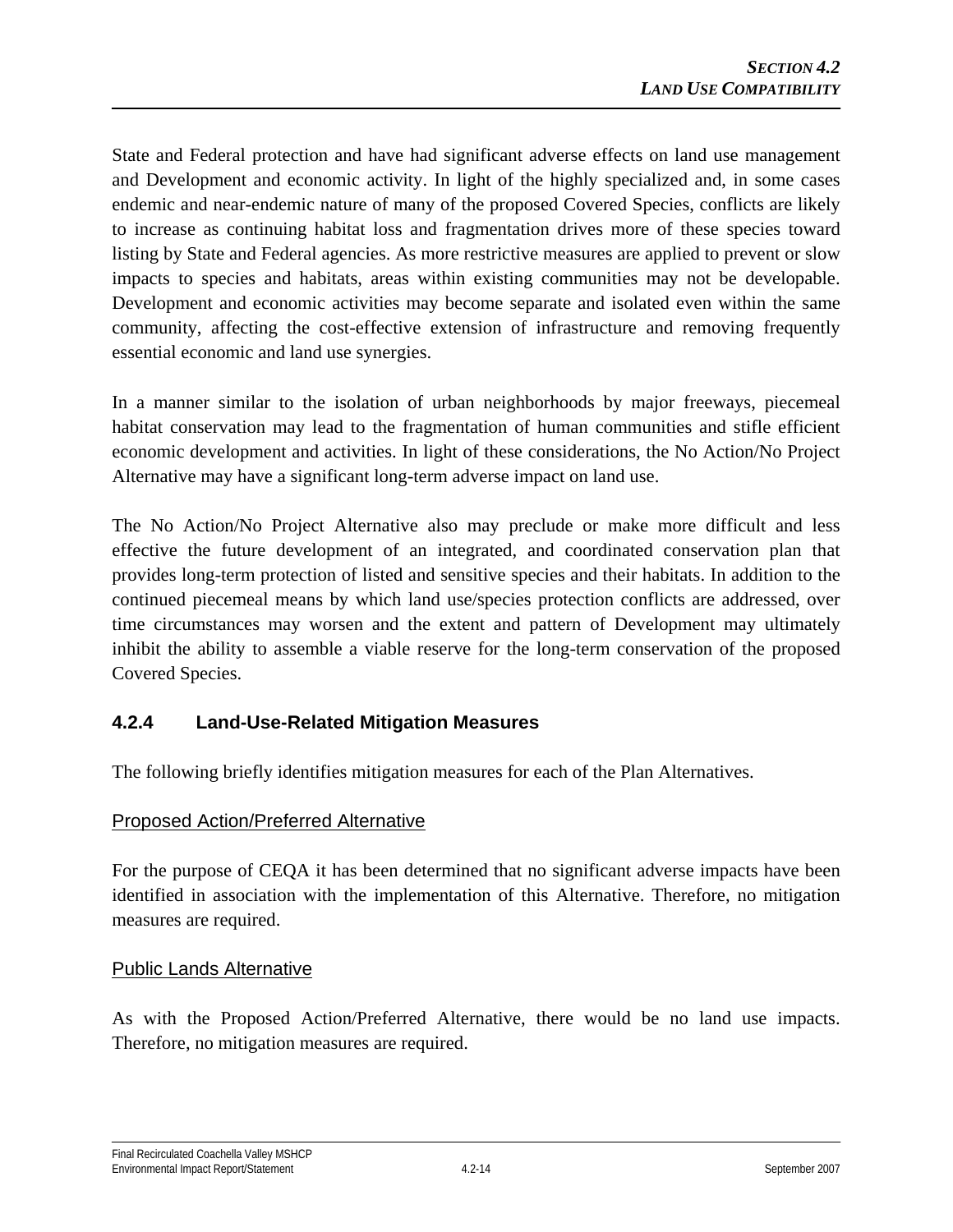## Core Habitat with Ecological Processes Alternative

No significant adverse impacts have been identified in association with the implementation of this Alternative. Therefore, no mitigation measures are required.

### Enhanced Conservation Alternative

As identified in the above impacts discussion, the implementation of the Enhanced Conservation Alternative would have significant and broad adverse impacts on land use plans and existing development within several jurisdictions, including the County and Desert Hot Springs, Cathedral City, Rancho Mirage, and Palm Desert. The following mitigation measures, if feasible, could reduce the level of impacts but are not expected to reduce them to levels of insignificance. The identified impacts could only be avoided or minimized by changing the Conservation Area boundaries under this Alternative; this would, however, negate the objectives of this Alternative. These measures also have their own consequences that limit their effectiveness and practicality. The following measures are discussed on a Conservation Area basis, and are meant to reduce land use incompatibilities.

### **Expanded Snow Creek and Mission Creek Areas:**

- 1 Amend the boundaries of the Conservation Area to avoid the approved Rancho Royale Specific Plan community and the low-density residential lands in Section 29 west of the Colorado River Aqueduct, and require buffers between residential development and project boundaries common to Conservation Area boundaries.
- 2. Require that CC&Rs and other regulatory mechanisms be established and enforced by both the City and the project HOA that prohibit free-roaming pets.
- 3. Preclude and prohibit direct access into adjoining Conservation Areas from within or from access to the Rancho Royale project. Future planned and controlled public access to these conservation lands may be permitted in accordance with the proposed Plan.

### **Mission Creek and Morongo Wash:**

- 1. Limit the addition of lands to Conservation Areas to those lands located between Mission Creek and Morongo Wash, and allow for the construction of diversion levees and other flood-proofing to protect existing development from flooding from these major drainages.
- 2. Construct wildlife underpasses/culverts under existing Mission Lakes Boulevard, Pierson Boulevard and Dillon Road, and under future 8th Street, Hacienda Boulevard, Two Bunch Palms Drive, 18th Avenue and other planned but unbuilt east/west streets that pass through this area.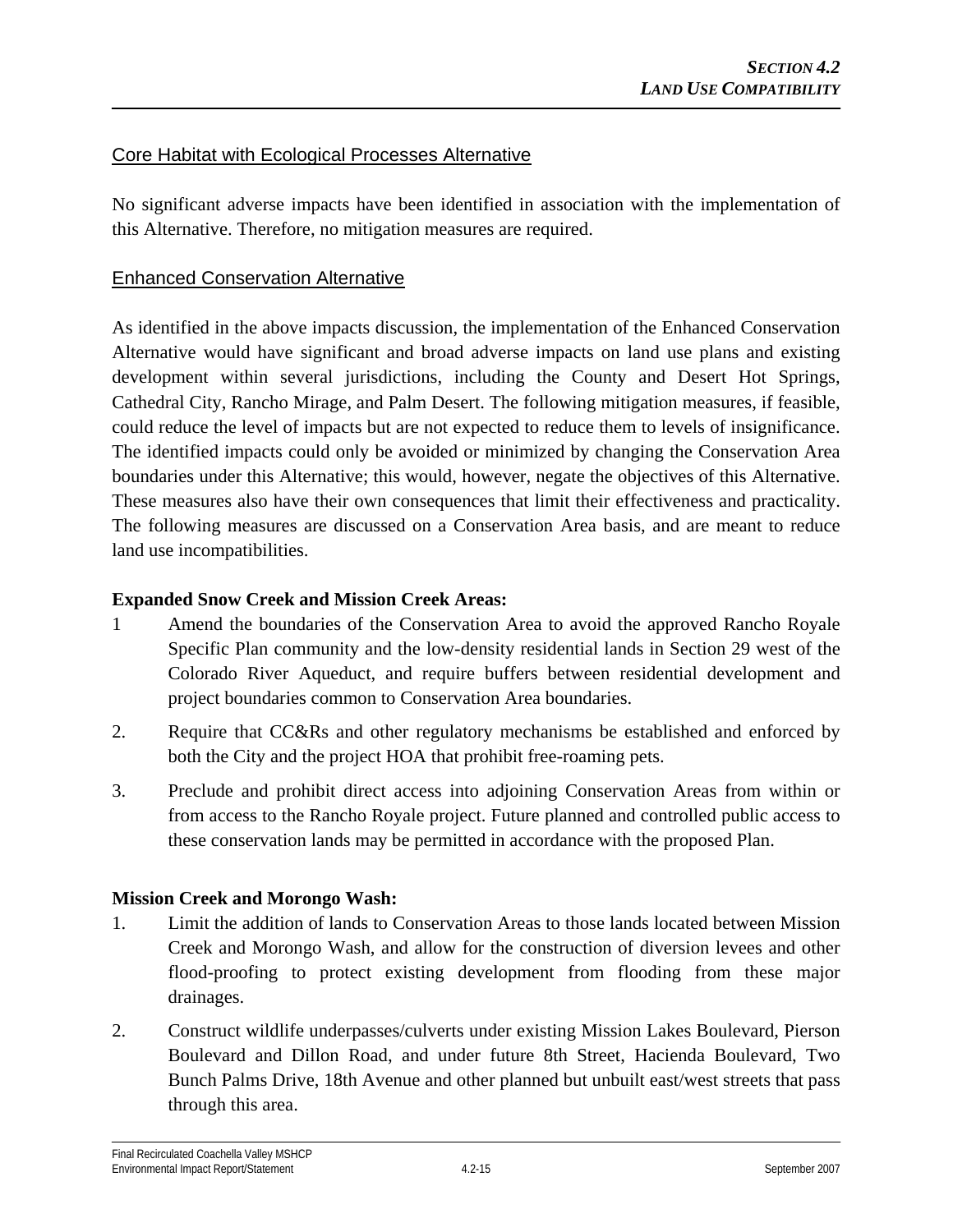#### **Willow Hole Conservation Area:**

- 1. Amend the boundaries of the Conservation Area to locations west of Palm Drive and south of 20th Avenue.
- 2. Relocate the conservation area boundary east and west of Palm Drive a minimum of 400 feet and north of I-10 a minimum of 2,000 to allow designated land uses to be developed at these locations.
- 3. Relocate the Conservation Area boundaries north of US I-10 and east of Palm Drive a minimum distance of 660 feet to allow some of designated planned commercial and business park lands to be developed.

### **Whitewater Floodplain Conservation Area:**

1. Amend the Conservation Area boundaries in the vicinity of the CVWD groundwater recharge basins and require that periodically removed deposition in the basins be deposited downwind along the east end of the existing basins to enhance wind transport.

### **Big Dune (Palm Springs Sand Ridge) South of I-10:**

- 1. In order to restore the blowsand regime in this area, the Permittees, State, and Federal agencies shall coordinate with Caltrans and the Union Pacific Railroad for the removal of the existing tamarisk windrows along these transportation corridors.
- 2. State and Federal agencies, as well as Plan Applicants, shall coordinate with the Agua Caliente Tribe.
- 3. A sand impoundment area shall be constructed north of Ramon Road and west of Bob Hope Drive extended, and sand shall be conveyed by truck or other means to the east side of the Agua Caliente Casino development in a manner to optimizes further wind transport.

### **Thousand Palms/Indio Hills Palms/East Indio Hills:**

- 1. Relocate the Conservation Area boundary north of the SunCity development boundary and the north end of the Adams Ranch Specific Plan area. Also relocate boundary to the north of the existing Indio Quarry operation and co-terminus with the north boundary of SMP No. 176 (revised No.1).
- 2. Maintain the corridor north of the BOR flood control levee and continue the corridor northward along the east boundary of the Adams Ranch Specific Plan and the west boundary of the SMP No. 176 plan area, following the section line and providing a width of 200 feet on either side of said section line.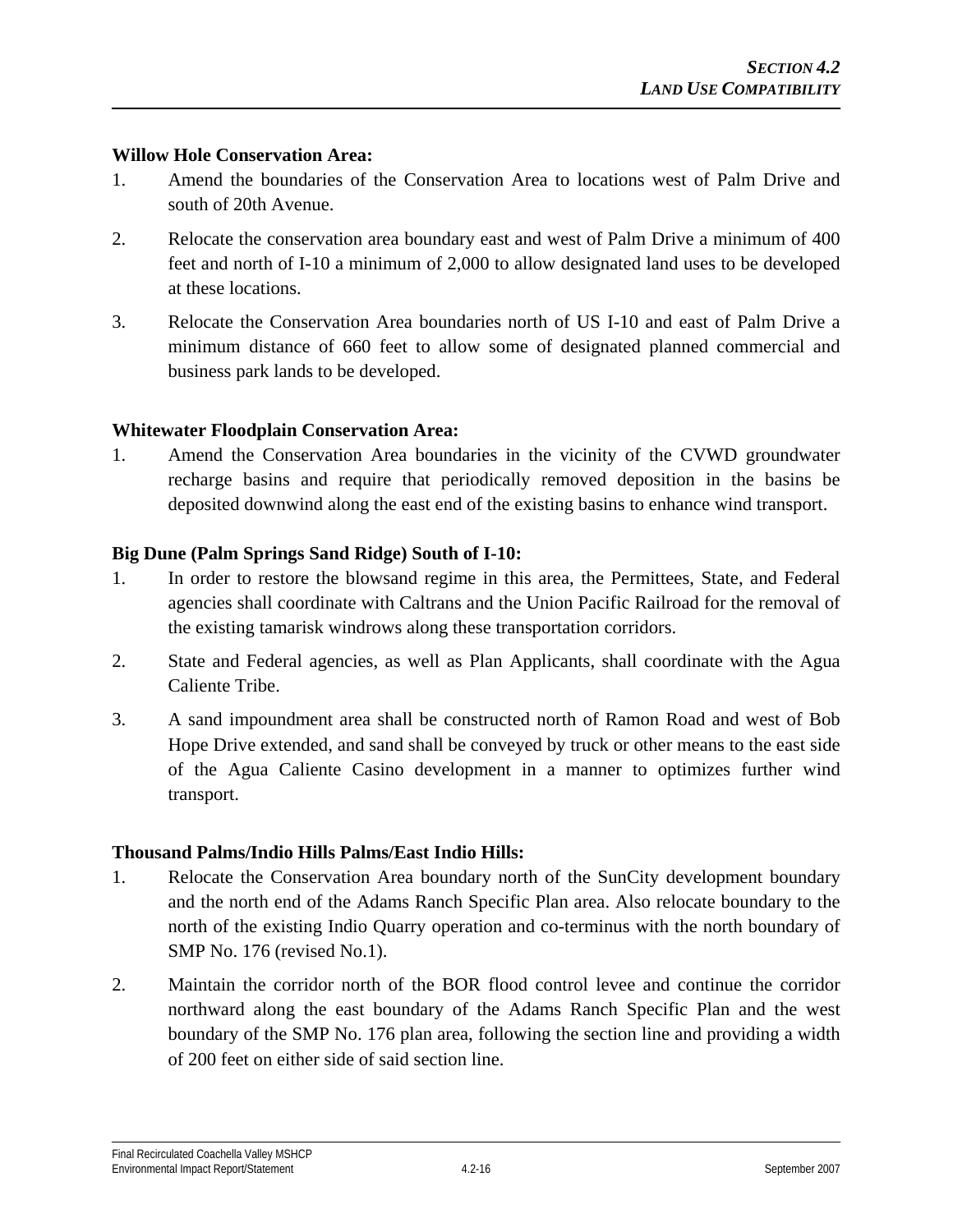#### **Coachella Canal Linkage:**

1. Relocate the boundaries of the Conservation Area to avoid the approved McNaughton Specific Plan lands, as well as existing agriculture and associated activity areas.

#### No Action/No Project Alternative

There would be no direct impacts to land use under this Alternative; thus, no mitigation measures are required.

## **4.2.5 Levels of Significance after Mitigation for the CEQA Analysis**

#### Proposed Action/Preferred Alternative

No significant adverse impacts to land use would occur with the implementation of this Alternative. No conflicts with local, county, State or Federal land use plans, policies or controls have been identified. The Alternative would not have a significant impact on nor would it physically divide an established community. Nor would this Alternative conflict with local or regional habitat conservation plans or natural community conservation plans.

#### Public Lands Alternative

There would be no direct impact on land use plans of the county or cities. State and Federal lands would be managed in a manner consistent with their respective management plans. Under this Alternative, no conflicts with local, county, State or Federal land use plans, policies or controls have been identified. The Alternative would not have a significant impact on nor would it physically divide an established community. Nor would this Alternative conflict with local or regional habitat conservation plans or natural community conservation plans

### Core Habitat with Ecological Processes Alternative

Impacts to existing land uses, as well as Federal, State, regional, local or tribal land use plans, policies, or controls are considered to be less than significant. No conflicts with local, county, State or Federal land use plans, policies or controls have been identified. The Alternative would not have a significant impact on nor would it physically divide an established community. Nor would this Alternative conflict with local or regional habitat conservation plans or natural community conservation plans.